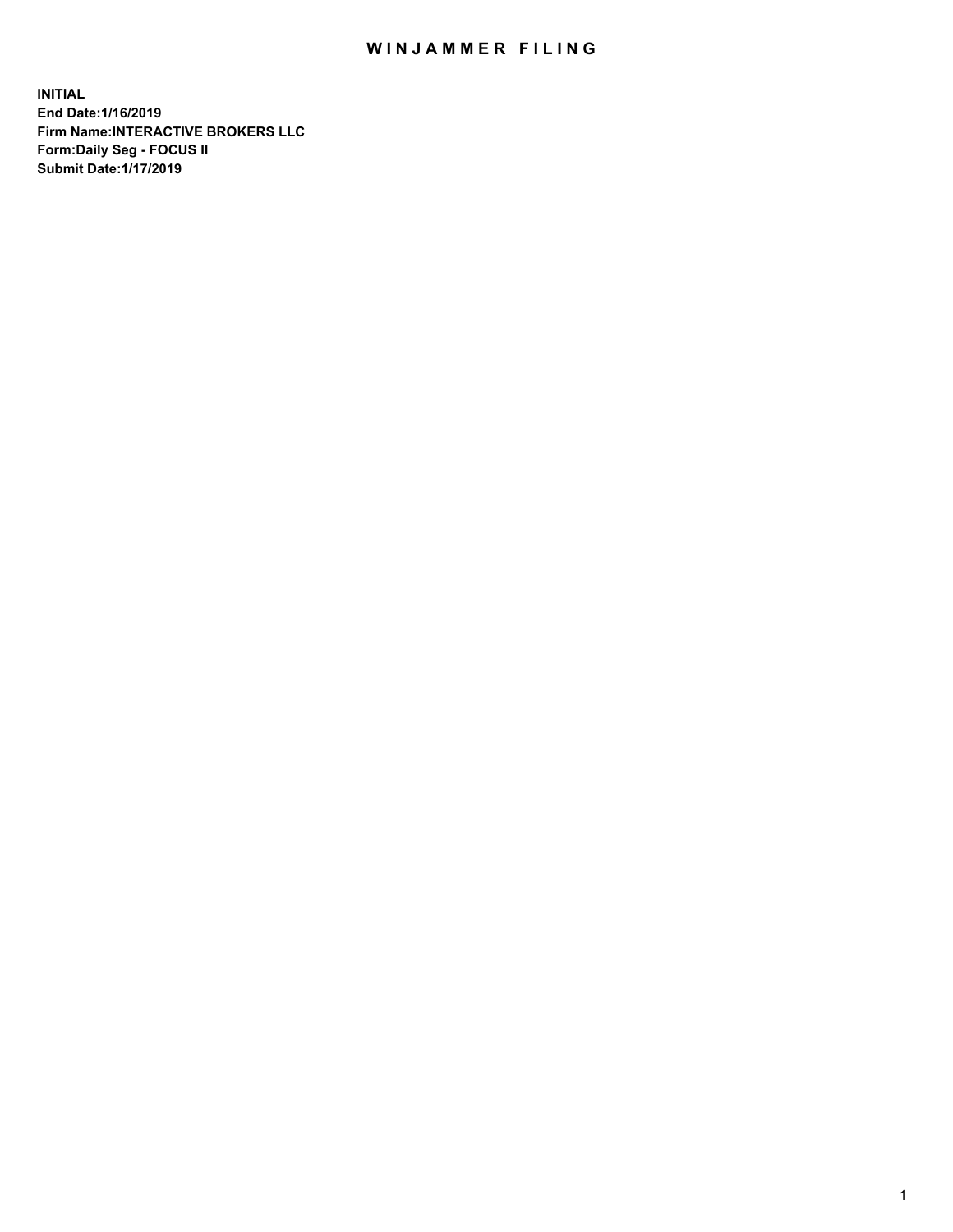**INITIAL End Date:1/16/2019 Firm Name:INTERACTIVE BROKERS LLC Form:Daily Seg - FOCUS II Submit Date:1/17/2019 Daily Segregation - Cover Page**

| Name of Company                                                                                                                                                                                                                                                                                                                | <b>INTERACTIVE BROKERS LLC</b>                                                                  |
|--------------------------------------------------------------------------------------------------------------------------------------------------------------------------------------------------------------------------------------------------------------------------------------------------------------------------------|-------------------------------------------------------------------------------------------------|
| <b>Contact Name</b>                                                                                                                                                                                                                                                                                                            | James Menicucci                                                                                 |
| <b>Contact Phone Number</b>                                                                                                                                                                                                                                                                                                    | 203-618-8085                                                                                    |
| <b>Contact Email Address</b>                                                                                                                                                                                                                                                                                                   | jmenicucci@interactivebrokers.c<br>om                                                           |
| FCM's Customer Segregated Funds Residual Interest Target (choose one):<br>a. Minimum dollar amount: ; or<br>b. Minimum percentage of customer segregated funds required:% ; or<br>c. Dollar amount range between: and; or<br>d. Percentage range of customer segregated funds required between:% and%.                         | $\overline{\mathbf{0}}$<br>$\overline{\mathbf{0}}$<br>155,000,000 245,000,000<br>0 <sub>0</sub> |
| FCM's Customer Secured Amount Funds Residual Interest Target (choose one):<br>a. Minimum dollar amount: ; or<br>b. Minimum percentage of customer secured funds required:%; or<br>c. Dollar amount range between: and; or<br>d. Percentage range of customer secured funds required between:% and%.                            | $\overline{\mathbf{0}}$<br>$\overline{\mathbf{0}}$<br>80,000,000 120,000,000<br>00              |
| FCM's Cleared Swaps Customer Collateral Residual Interest Target (choose one):<br>a. Minimum dollar amount: ; or<br>b. Minimum percentage of cleared swaps customer collateral required:% ; or<br>c. Dollar amount range between: and; or<br>d. Percentage range of cleared swaps customer collateral required between:% and%. | $\overline{\mathbf{0}}$<br>$\underline{\mathbf{0}}$<br>0 <sub>0</sub><br>0 <sub>0</sub>         |

Attach supporting documents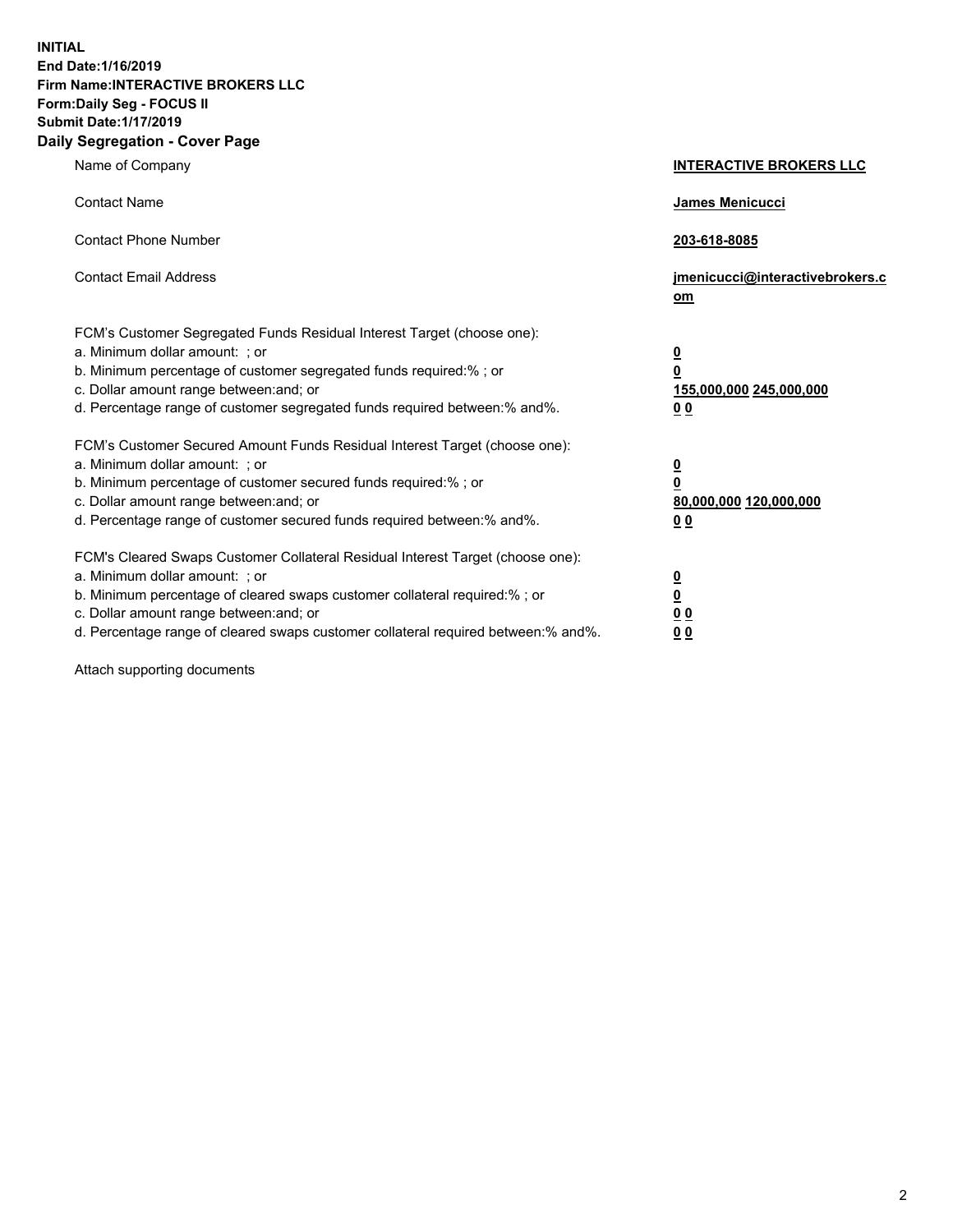## **INITIAL End Date:1/16/2019 Firm Name:INTERACTIVE BROKERS LLC Form:Daily Seg - FOCUS II Submit Date:1/17/2019 Daily Segregation - Secured Amounts**

|     | Daily Segregation - Secured Amounts                                                         |                                                |
|-----|---------------------------------------------------------------------------------------------|------------------------------------------------|
|     | Foreign Futures and Foreign Options Secured Amounts                                         |                                                |
|     | Amount required to be set aside pursuant to law, rule or regulation of a foreign            | $0$ [7305]                                     |
|     | government or a rule of a self-regulatory organization authorized thereunder                |                                                |
| 1.  | Net ledger balance - Foreign Futures and Foreign Option Trading - All Customers             |                                                |
|     | A. Cash                                                                                     | 445,416,635 [7315]                             |
|     | B. Securities (at market)                                                                   | $0$ [7317]                                     |
| 2.  | Net unrealized profit (loss) in open futures contracts traded on a foreign board of trade   | -3,774,797 [7325]                              |
| 3.  | Exchange traded options                                                                     |                                                |
|     | a. Market value of open option contracts purchased on a foreign board of trade              | 108,702 [7335]                                 |
|     | b. Market value of open contracts granted (sold) on a foreign board of trade                | -49,008 [7337]                                 |
| 4.  | Net equity (deficit) (add lines 1. 2. and 3.)                                               | 441,701,532 [7345]                             |
| 5.  | Account liquidating to a deficit and account with a debit balances - gross amount           | 2,400 [7351]                                   |
|     | Less: amount offset by customer owned securities                                            | 0 [7352] 2,400 [7354]                          |
| 6.  | Amount required to be set aside as the secured amount - Net Liquidating Equity              | 441,703,932 [7355]                             |
|     | Method (add lines 4 and 5)                                                                  |                                                |
| 7.  | Greater of amount required to be set aside pursuant to foreign jurisdiction (above) or line | 441,703,932 [7360]                             |
|     | 6.                                                                                          |                                                |
|     | FUNDS DEPOSITED IN SEPARATE REGULATION 30.7 ACCOUNTS                                        |                                                |
| 1.  | Cash in banks                                                                               |                                                |
|     | A. Banks located in the United States                                                       | 65,340,685 [7500]                              |
|     | B. Other banks qualified under Regulation 30.7                                              | 0 [7520] 65,340,685 [7530]                     |
| 2.  | <b>Securities</b>                                                                           |                                                |
|     | A. In safekeeping with banks located in the United States                                   | 408,339,538 [7540]                             |
|     | B. In safekeeping with other banks qualified under Regulation 30.7                          | 0 [7560] 408,339,538 [7570]                    |
| 3.  | Equities with registered futures commission merchants                                       |                                                |
|     | A. Cash                                                                                     | $0$ [7580]                                     |
|     | <b>B.</b> Securities                                                                        | $0$ [7590]                                     |
|     | C. Unrealized gain (loss) on open futures contracts                                         | $0$ [7600]                                     |
|     | D. Value of long option contracts                                                           | $0$ [7610]                                     |
|     | E. Value of short option contracts                                                          | 0 [7615] 0 [7620]                              |
| 4.  | Amounts held by clearing organizations of foreign boards of trade                           |                                                |
|     | A. Cash                                                                                     | $0$ [7640]                                     |
|     | <b>B.</b> Securities                                                                        | $0$ [7650]                                     |
|     | C. Amount due to (from) clearing organization - daily variation                             | $0$ [7660]                                     |
|     | D. Value of long option contracts                                                           | $0$ [7670]                                     |
|     | E. Value of short option contracts                                                          | 0 [7675] 0 [7680]                              |
| 5.  | Amounts held by members of foreign boards of trade                                          |                                                |
|     | A. Cash                                                                                     | 121,774,621 [7700]                             |
|     | <b>B.</b> Securities                                                                        | $0$ [7710]                                     |
|     | C. Unrealized gain (loss) on open futures contracts                                         | -15,213,981 [7720]                             |
|     | D. Value of long option contracts                                                           | 108,702 [7730]                                 |
|     | E. Value of short option contracts                                                          | <mark>-49,008</mark> [7735] 106,620,334 [7740] |
| 6.  | Amounts with other depositories designated by a foreign board of trade                      | $0$ [7760]                                     |
| 7.  | Segregated funds on hand                                                                    | $0$ [7765]                                     |
| 8.  | Total funds in separate section 30.7 accounts                                               | 580,300,557 [7770]                             |
| 9.  | Excess (deficiency) Set Aside for Secured Amount (subtract line 7 Secured Statement         | 138,596,625 [7380]                             |
|     | Page 1 from Line 8)                                                                         |                                                |
| 10. | Management Target Amount for Excess funds in separate section 30.7 accounts                 | 80,000,000 [7780]                              |
| 11. | Excess (deficiency) funds in separate 30.7 accounts over (under) Management Target          | 58,596,625 [7785]                              |
|     |                                                                                             |                                                |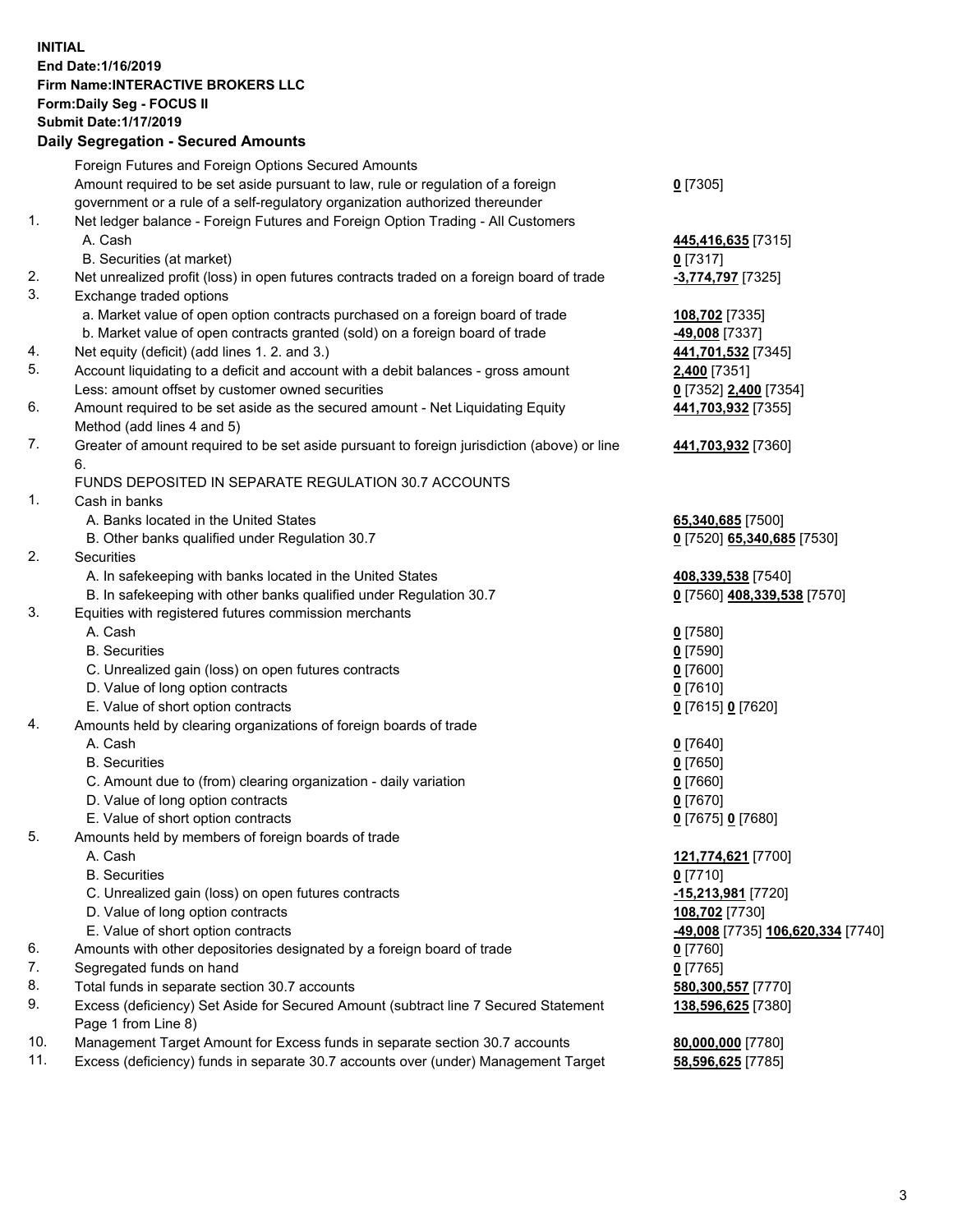**INITIAL End Date:1/16/2019 Firm Name:INTERACTIVE BROKERS LLC Form:Daily Seg - FOCUS II Submit Date:1/17/2019 Daily Segregation - Segregation Statement** SEGREGATION REQUIREMENTS(Section 4d(2) of the CEAct) 1. Net ledger balance A. Cash **3,957,201,790** [7010] B. Securities (at market) **0** [7020] 2. Net unrealized profit (loss) in open futures contracts traded on a contract market **-53,819,173** [7030] 3. Exchange traded options A. Add market value of open option contracts purchased on a contract market **343,384,628** [7032] B. Deduct market value of open option contracts granted (sold) on a contract market **-385,262,274** [7033] 4. Net equity (deficit) (add lines 1, 2 and 3) **3,861,504,971** [7040] 5. Accounts liquidating to a deficit and accounts with debit balances - gross amount **1,407,010** [7045] Less: amount offset by customer securities **0** [7047] **1,407,010** [7050] 6. Amount required to be segregated (add lines 4 and 5) **3,862,911,981** [7060] FUNDS IN SEGREGATED ACCOUNTS 7. Deposited in segregated funds bank accounts A. Cash **380,768,088** [7070] B. Securities representing investments of customers' funds (at market) **2,437,082,630** [7080] C. Securities held for particular customers or option customers in lieu of cash (at market) **0** [7090] 8. Margins on deposit with derivatives clearing organizations of contract markets A. Cash **11,009,902** [7100] B. Securities representing investments of customers' funds (at market) **1,273,748,967** [7110] C. Securities held for particular customers or option customers in lieu of cash (at market) **0** [7120] 9. Net settlement from (to) derivatives clearing organizations of contract markets **130,219** [7130] 10. Exchange traded options A. Value of open long option contracts **343,381,799** [7132] B. Value of open short option contracts **-385,324,310** [7133] 11. Net equities with other FCMs A. Net liquidating equity **0** [7140] B. Securities representing investments of customers' funds (at market) **0** [7160] C. Securities held for particular customers or option customers in lieu of cash (at market) **0** [7170] 12. Segregated funds on hand **0** [7150] 13. Total amount in segregation (add lines 7 through 12) **4,060,797,295** [7180] 14. Excess (deficiency) funds in segregation (subtract line 6 from line 13) **197,885,314** [7190] 15. Management Target Amount for Excess funds in segregation **155,000,000** [7194] **42,885,314** [7198]

16. Excess (deficiency) funds in segregation over (under) Management Target Amount Excess